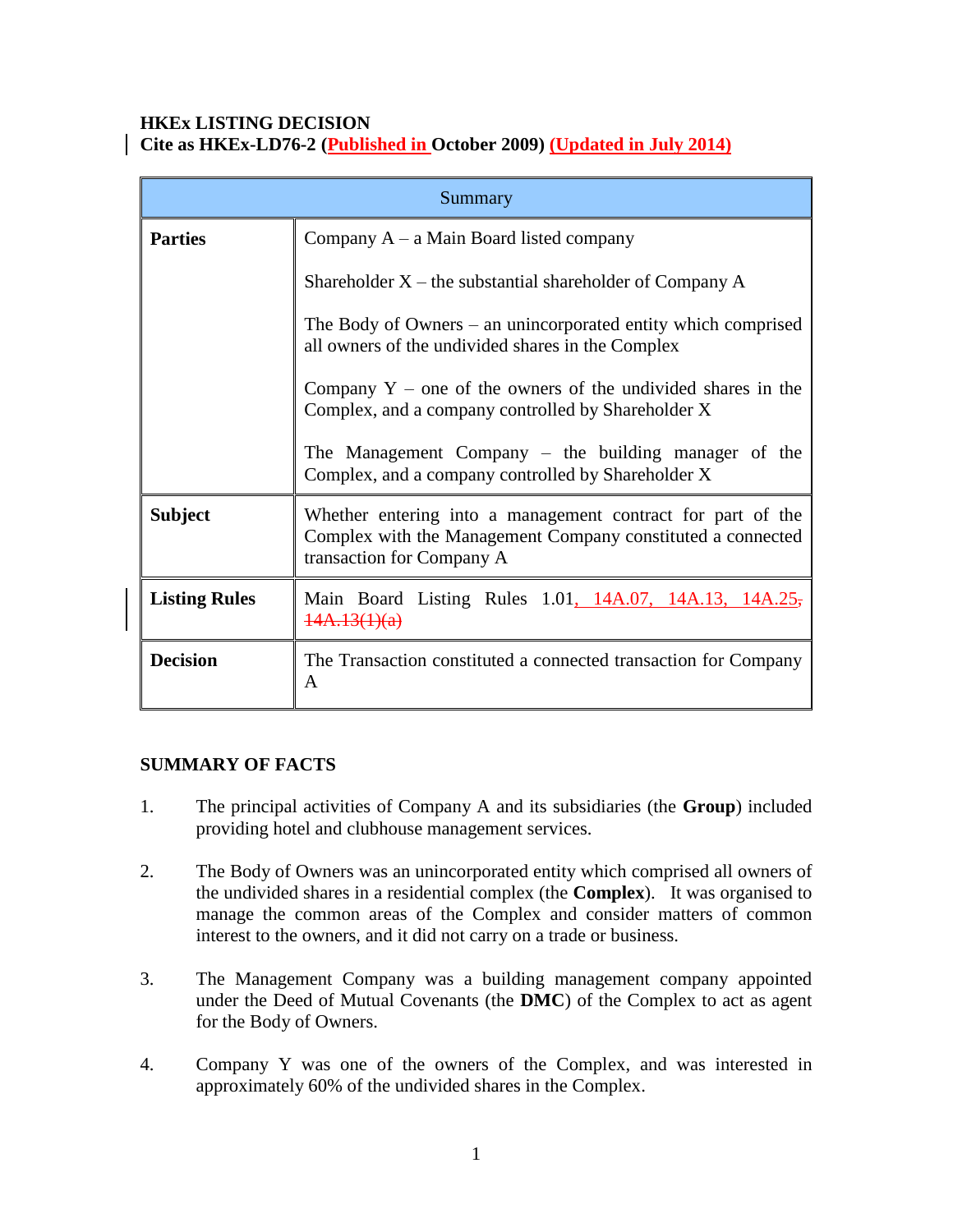- 5. Company A submitted that the Group was awarded a contract for management of the Complex clubhouse by tender. The Group would enter into the management contract with the Management Company (as an agent for the Body of Owners) for the provision of management services to the clubhouse of the Complex at a fixed monthly fees for two years (the **Transaction**).
- 6. While the Management Company and Company Y were associates of Shareholder X and therefore connected persons of Company A, Company A argued that the Transaction did not constitute a connected transaction for Company A because:
	- The Management Company only acted as an agent of the Body of Owners in respect of the Transaction.
	- The case involved a transaction between the Group and the Body of Owners. Notwithstanding Company Y's 60% interest in the undivided shares in the Complex, the Body of Owners was not an "associate" of Shareholder X because it was neither a "company" nor a "subsidiary" under the definition of associates in the Listing Rules.
	- Further, an owners' committee had been established to represent the Body of Owners under the DMC. In respect of the Management Contract, the Management Company had provided the tenders from various service providers to the owners' committee for consideration, and the owners' committee resolved to award the Management Contract to the Group. At the relevant time, members representing Company Y did not form a majority of the members of the owners' committee, and Company Y did not control the decision of the owners' committee.
- 7. It was also noted from the information provided by Company A that the management of the Complex was mainly carried out by the owners' committee (the members of which were elected by the owners of the Complex) or the Management Company (as the building manager appointed under the DMC) according to the relevant statutory requirements and the DMC. Important matters were considered and resolved at general meetings of the Body of Owners. At the general meetings, each owner had one vote in respect of each undivided share that he owned, and resolutions were passed by a majority of votes.

# **ISSUE**

8. Whether the Transaction constituted a connected transaction for Company A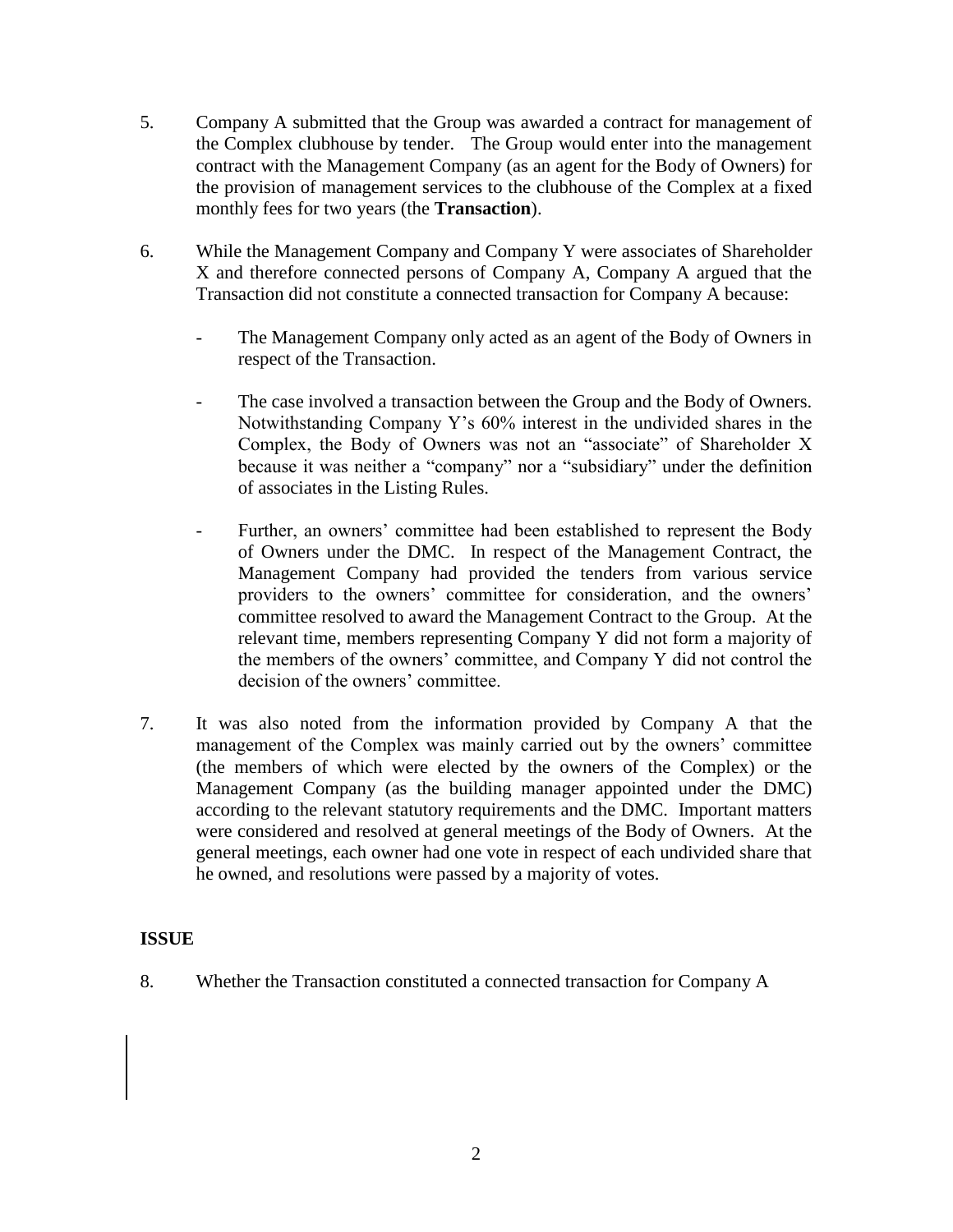## **APPLICABLE LISTING RULES OR PRINCIPLES**

- 9. Rule 14A.13 provides that an "associate" of a connected person which is a company includes<sup>1.01</sup> defines "associate" in relation to a company to mean:  $(1)$  ... … (3) a 30%-controlled company held, directly or indirectly, by the company… any other company which is ... one in the equity of which it ... [is] directly or indirectly interested so as to exercise or control the exercise of 30% ... or more of the voting power at general meeting … 10. Rule 14A.06(1) defines "30%-controlled company" to mean: a company held by a person who can: (a) exercise or control the exercise of 30% …or more of the voting power at general meetings; or…
- 10.11. Rule 1.01 defines "company" to mean:

a body corporate wherever incorporated or otherwise established.

11.12. Rule 14A.071.01 defines "connected person" to mean:

- (1a) in relation to a company … …, a director, chief executive or substantial shareholder of such company or any of its subsidiaries or an associate of any of them; ...a director, chief executive or substantial shareholder of the listed issuer or any of its subsidiaries;
- (4) an associate of any of the above persons;…

12.13. Rule 14A.2514A.13(1)(a) provides that:

…

a connected transaction is any transaction between a listed issuer and a connected person. Any transaction between a listed issuer's group and a connected person is a connected transaction.

#### **ANALYSIS**

13.14. The connected transaction rules seek to ensure that the interests of shareholders as a whole are taken into account by a listed issuer when it enters into transactions